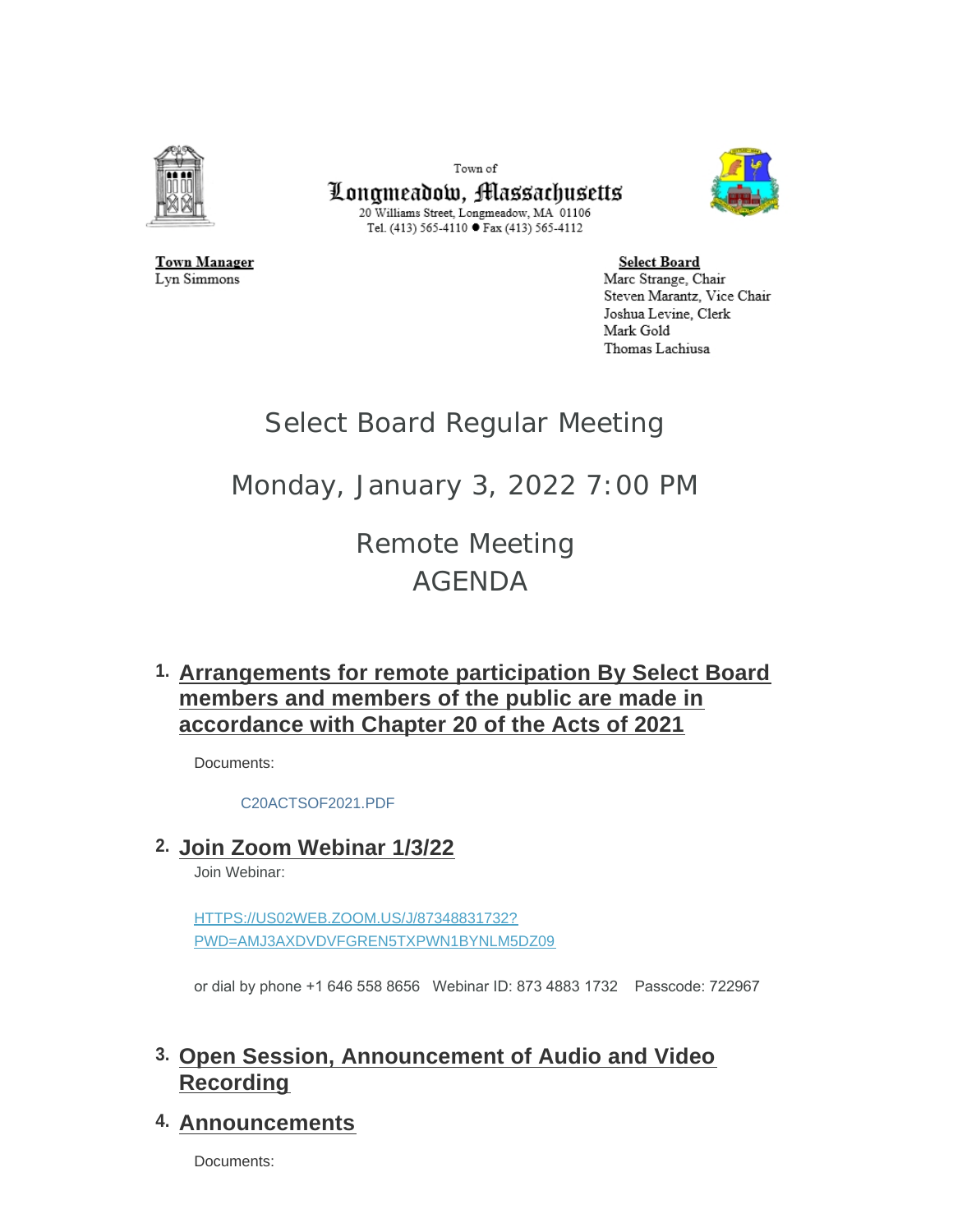# **Board and Committee Interviews 5.**

Documents:

[BOARD AND COMMITTEE INTERVIEW MEMO.PDF](https://www.longmeadow.org/AgendaCenter/ViewFile/Item/2009?fileID=21208) [MARIE ANGELIDES COA APPLICATION.PDF](https://www.longmeadow.org/AgendaCenter/ViewFile/Item/2009?fileID=21206) [RJ\\_COA\\_APPLICATION1.PDF](https://www.longmeadow.org/AgendaCenter/ViewFile/Item/2009?fileID=21207)

# **Board and Committee Appointments 6.**

Documents:

[BOARD AND COMMITTEE APPOINTMENT MEMO.PDF](https://www.longmeadow.org/AgendaCenter/ViewFile/Item/2008?fileID=21205)

### 7. Public Hearing

**Max Burger Longmeadow LLC, d/b/a Max Burger A.**

Vote to enter public hearing at 7:30 p.m.

Max Burger Longmeadow, LLC d/b/a Max Burger has applied to the Longmeadow Select Board to amend their liquor license under Section 12 for a change of officers, stock, or ownership interest at 684 Bliss Road Longmeadow, MA, 01106.

- **Public Comment a.**
- **Resident Comments 8.**
- **Select Board Comments 9.**

### 10. Town Manager's Report

**Town Manager's Report January 3, 2022 A.**

Documents:

#### [TOWN MANAGER REPORT JANUARY 3, 2022.PDF](https://www.longmeadow.org/AgendaCenter/ViewFile/Item/2040?fileID=21214)

### **Old Business 11.**

**Eversource Gas Update and responses to questions from public A. forum**

Documents:

#### [GAS UPDATE JANUARY 3 2021.PDF](https://www.longmeadow.org/AgendaCenter/ViewFile/Item/2011?fileID=21202)

### 12. New Business

**Set Date for Annual Town Election A.**